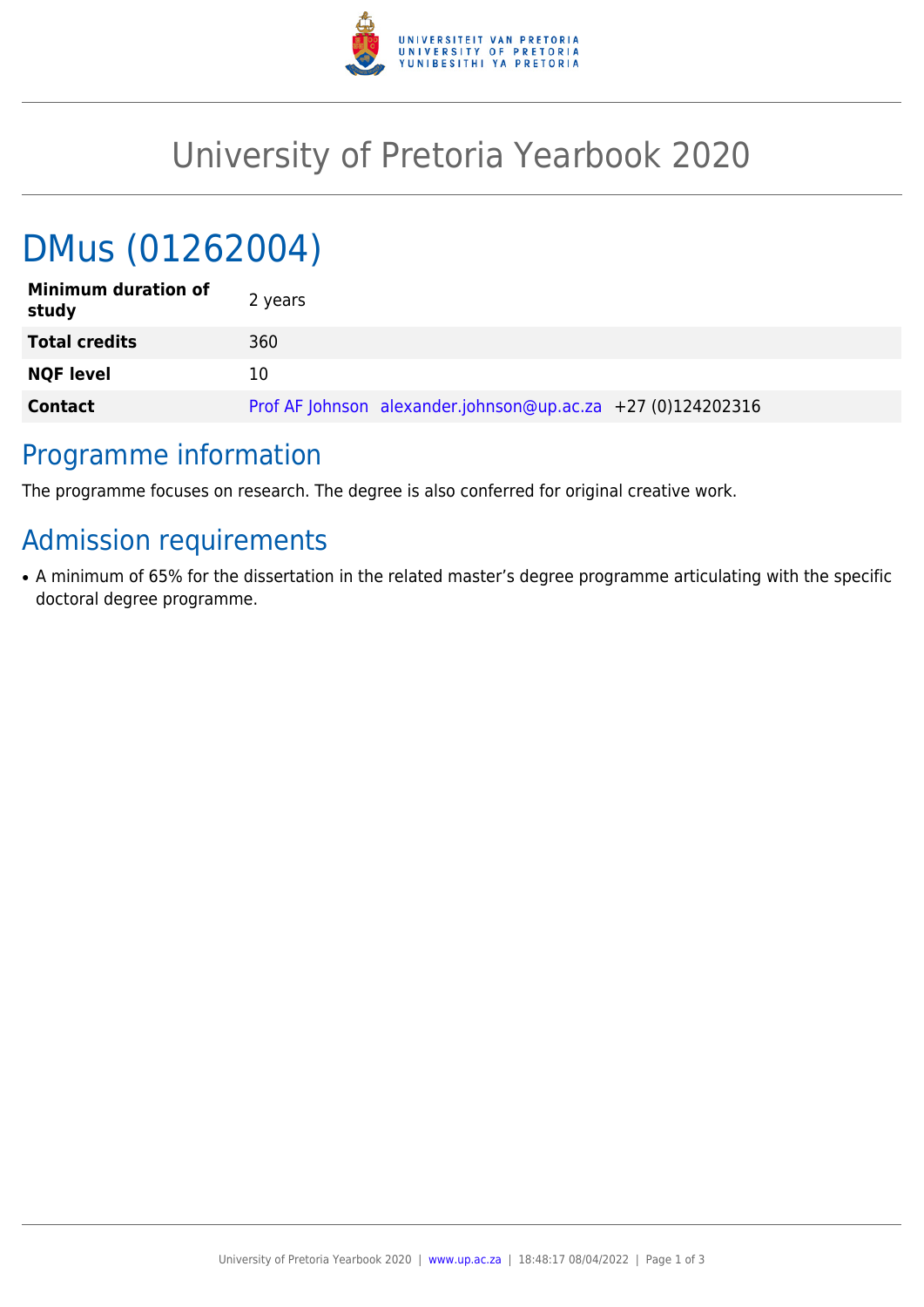

## Curriculum: Year 1

**Minimum credits: 360**

#### **Core modules**

#### **Thesis: Music 990 (MUS 990)**

| <b>Module credits</b>          | 360.00                         |
|--------------------------------|--------------------------------|
| <b>Prerequisites</b>           | No prerequisites.              |
| <b>Language of tuition</b>     | Module is presented in English |
| <b>Department</b>              | School of the Arts             |
| <b>Period of presentation</b>  | Year                           |
| <b>Module content</b>          |                                |
| A thesis on an approved topic. |                                |